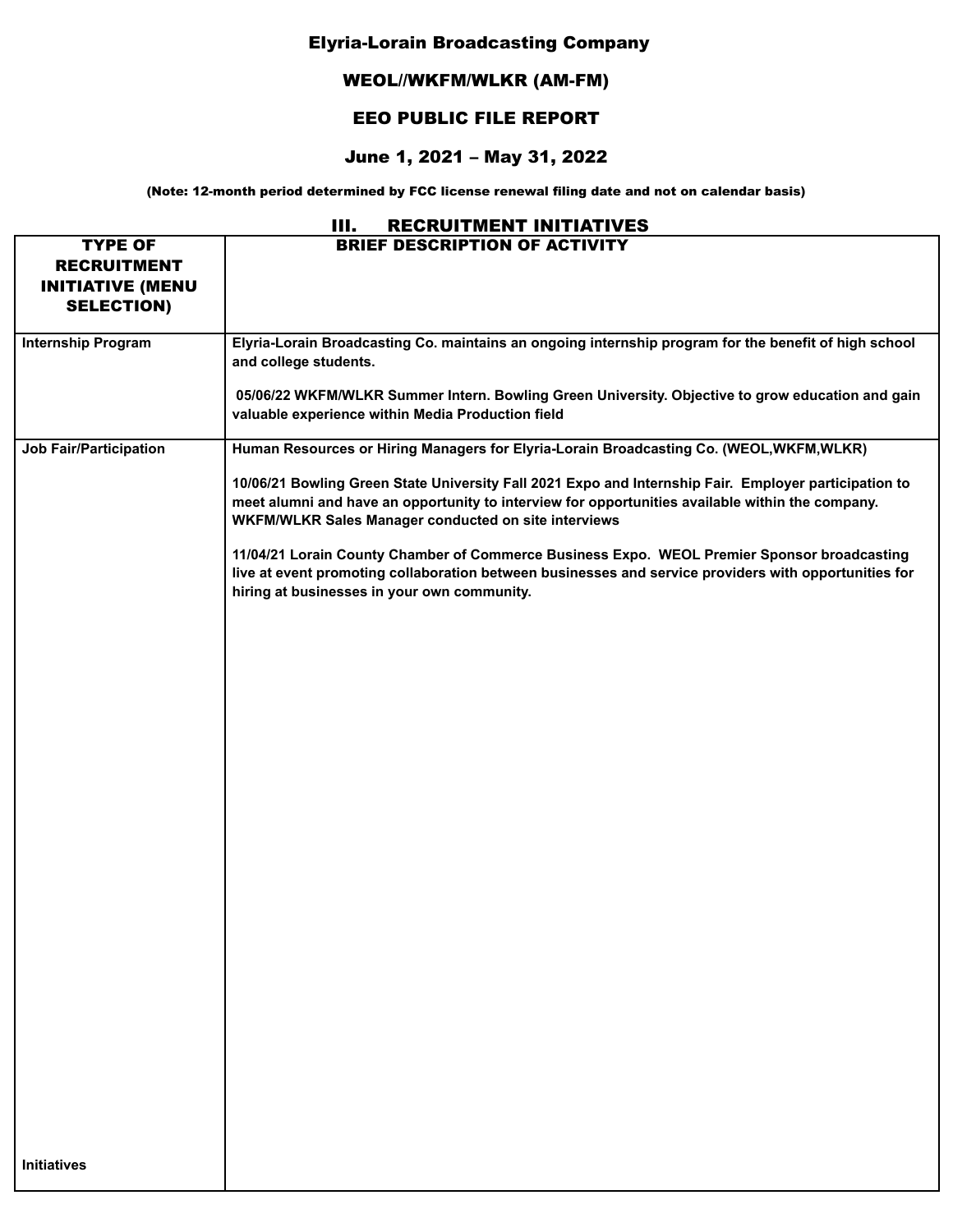**Elyria Lorain Broadcasting maintains an ongoing effort to participate and sponsor awareness to Community highlights and Issues:**

**06/07/21 Elyria Skill City Promise. Partnership between city of Elyria and LCCC focused on providing free education to residents through short term certificate programs to help employers find skilled employees to drive growth. Director of Business attendee**

**06/22/21 Engage Virtual Range in Avon. Live morning show broadcast from new family fun simulated shooting range featuring immersive virtual reality experiences. Interviews with owners, Avon Mayor and School officials. WEOL News Director/Morning Show Host**

**06/18/21 Vermilion Chamber of Commerce Festival of the Fish. Live broadcast highlighting the annual festival with encouragement and development of intelligent participation of all areas of the community/ including civic, government, consumer service, education and recreation**. **WKFM-WLKR On-air Hosts**

**06/23/21 Willard Festival in the Park. Live Broadcast**

**07/08/21 Norwalk Music festitval. On site broadcasting as starts and the audience join together for a unique fundraiser with proceeds benefiting the Alzheimer Association. WLKR/WKFM On Air Hosts**

**07/10/21 Huron River Fest. Community Booster remote broadcast featuring highlights and events to support the community.**

**07/31/21 WKFM-WLKR Summer Jam. Annual free listener event at Huron Boat Basin host by station personnel**

**08/03/21 Sandusky National Night Out. On location live broadcast for the Touch a Truck event, a nationwide police community awareness program, to empower and encourage community members to fight back against crime.**

**08/10/21 Erie County Fair on location. On location broadcasts featuring highlights of week long events including 4-H/Junior Fair which allow participants to engage in hands-on learning and youth development. WKFM/WLKR On-Air Talent**

**08/14/21 North Ridgeville Corn Festival. Three hour on site live broadcast highlighting history and initiative benefiting the community. Morning Show Hosts**

**08/16/21 Lorain County High School Football Preview. Live Broadcast where local high school athletic directors conduct interviews on their upcoming sports season. WEOL Sports Staff/WEOL Promotions**

**08/16/21 Huron County Fair on location. Llive broadcasts of Junior Fair participants sharing their exhibits and learning experience. WKFM/WLKR On Air Talent**

**08/22/21 Lorain County Fair on location. Live broadcasts featuring project interviews and livestock and small animal shows by 4-H and FAA members. WEOL News Director/On Air Hosts/ WKFM-WLKR On-Air Hosts**

**09/03/21 Milan Melon Festival. Community booster broadcast with highlights on local business and agriculture plus provide education to the public and provide sources regarding events in Ohio.**

**09/18/21 Walk To End Alzheimer's. Live broadcast to raise awareness and funds for a breakthrough in the fight against Alzheimer's and other dementias.**

**09/20/21 Norwalk Elks Club Cleveland Cavaliers preview. Presentation from Cavaliers Radio Announcers highlighting previous history and previewing the upcoming season.**

**10/07/21 Lorain County Chamber of Commerce Manufacturing day featuring Skylift in Lorain. Morning show host broadcast live from a unique local company that manufactures pole diggers and industrial lifts and the challenges in manufacturing in the COVID environment, career opportunities and their E-Series Hybrid Machines. WEOL New Director & Host**

**Initiatives (cont)**

**10/08/21 Lorain County Community Alliance Summit. Agenda featuring "Post Pandemic Recovery" with presenter from Lorain County Chamber of Commerce, local attorney from Wickens Herzer & Panza, and a team member from the Ohio Office of Budget Management. News Director attended.**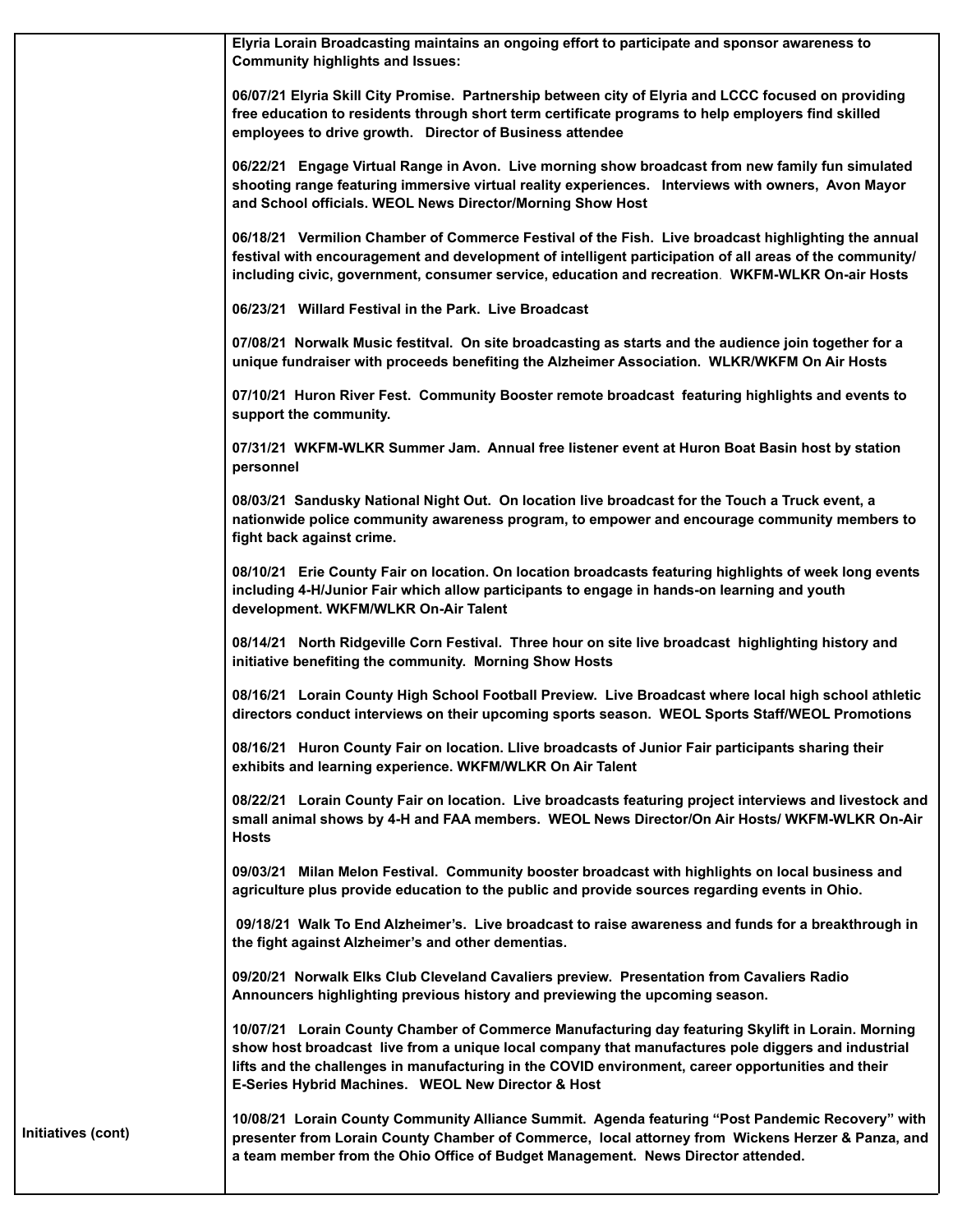**10/09/21 Live Broadcast from Oak Harbor Lions Apple Festival to promote tourism throughout the area and collectively statewide.**

**10/28/21 Bellevue Community Booster Event sponsored by Emerging Leaders. Area businesses and organizations join to support and engage with the community plus practice and provide a safe Halloween environment for the area youths. WKFM/WLKR Promotions Director/Sales Manager/Sales Staff/PM Host**

**11/04/21 Lorain County Chamber of Commerce Business Expo. Live Broadcast from the event featuring a marketing platform for exhibitorss and attendees an opportunity to network, collaborate learn about and promote Lorain County businesses. WEOL Director of Business/News Director WEOL Sales team**

**11/11/21 Steps Up for Soldiers. Month long WKFM-WLKR Stations and community event of food collection to support the nonprofit organization dedicated to members of the U S Armed forces. Drive runs through 12/20/21 WKFM/WLKR Promotions/On Air Staff/Sales**

**11/16/21 Lorain County High School Hooptech Girls Basketball Preview. WEOL live broadcast at Brew Kettle featuring local high school athletic directors interviewed regarding their upcoming girls basketball sports season. WEOL On Air Promotions/Sales Manager/Sales Staff**

**11/17/21 Second Harvest and Touchdowns for Hunger. Live presentation of a check from local business sponsor donating funds from area high school football game touchdowns in the fight against hunger.**

**11/23/21 Lorain County High School Hooptech Boys Basketball Preview. WEOL live broadcast at Brew Kettle with local high school basketball athletic directors interview highlighting upcoming boys basketball sports season. WEOL On Air Promotions/Sales Manager/Sales Staff**

**11/30/21 High School Wrestling Preview Show. WEOL broadcasting live from Brew Kettle with area local wrestling coaches providing insight and highlights of upcoming wrestling season. WEOL Promotions/Sales Manager/Sales Staff**

**01/24/22 WEOL Scholastic Games begins. A weekly feature showcasing area county high school teams competing for an academic championship. Final 05/23/22**

**02/01/22 Harvest for Hunger Kickoff. Annual community wide campaign that raises food and funds to stock food pantries across 21 counties from north center to northeast Ohio. WEOL-WKFM-WLKR join as media partners to raise awareness of the need and help those struggling with hunger.**

**02-20-22 Future Farmers of America live special reports broadcast promoting the FAA's mission of making a positive difference in the lives of students developing their potential for er leadership, growth and career success.**

**03-21-21 National Agriculture Week. Broadcasting special reports to highlight discussion about feeding our growing population, eating healthy, high tech farming, going green and farm education. WKFM/WLKR On-Air Hosts**

**03/31/22 Lorain County Growth Partnership Economic Forum featuring Ned Hill, nationally recognized Economist at the Ohio State University John Glenn College of Public Affairs. Session providing an economic outlook with a focus on workforce and talent development. President/Human Resource/Sales Manager**

**04/12/22 Lorain County Chamber of Commerce Business After Hours event hosted by Mercy Health Cancer Center. Community Business and Organization exhibit highlighting their business missions and services. WEOL Sales Executive attended.**

**05-29-22 Norwalk Jaycees Strawberry Festival Live Broadcast. Annual event to raise funds to donate to causes such as the American Cancer Society, March of Dimes and other catastrophe relief efforts. Norwalk Jaycees also gives young adults the tools to build the bridge of success in area business development, management skiils and community service. WKFM Promotions/Station Manager/Sales**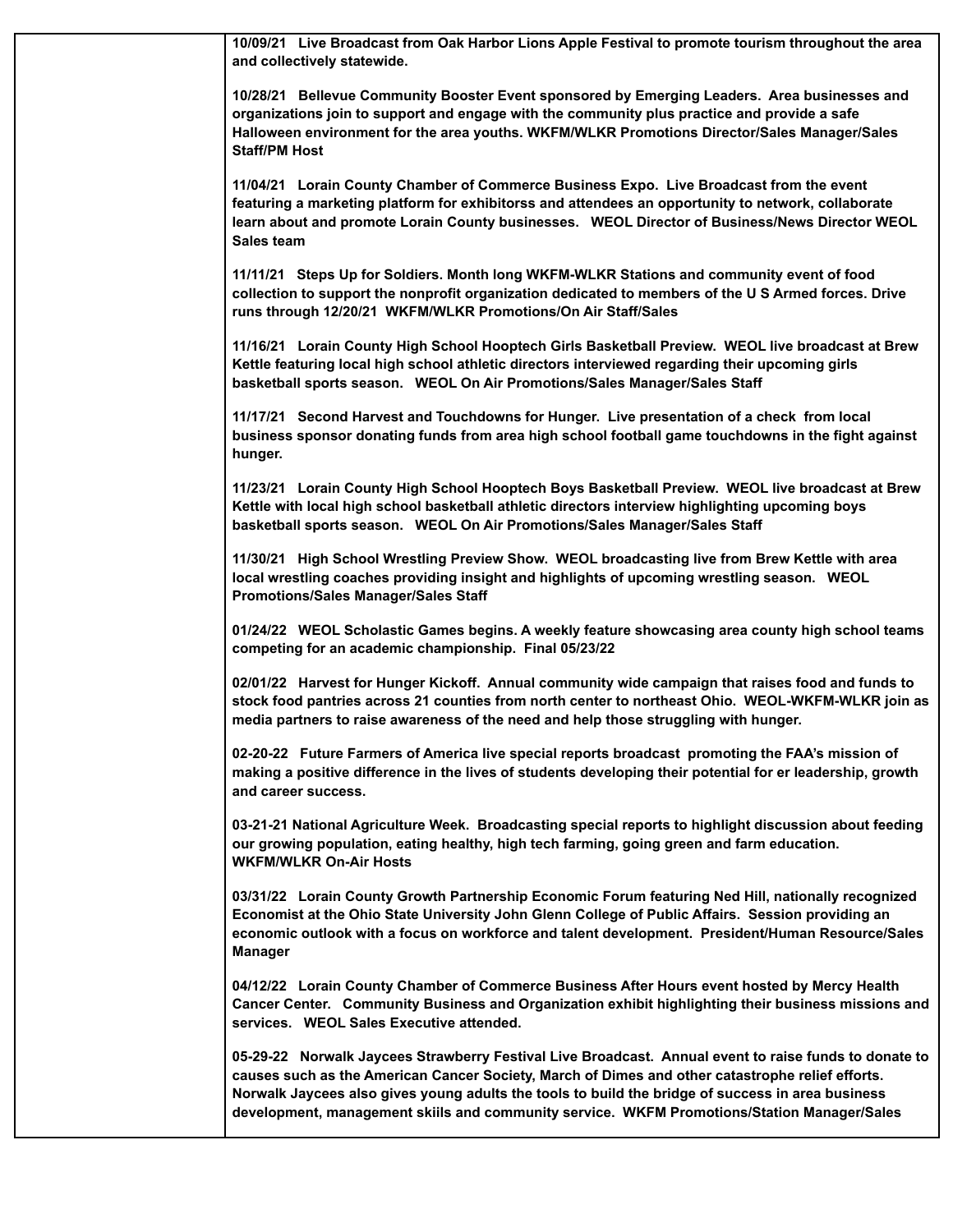| <b>Staff and Management</b><br><b>Training Programs</b> | Training programs and seminars designed to help current employees advance in their careers.                                                                                                                                                                                                                                   |
|---------------------------------------------------------|-------------------------------------------------------------------------------------------------------------------------------------------------------------------------------------------------------------------------------------------------------------------------------------------------------------------------------|
|                                                         | 06/07/21 " Advertising Is a Bar Where Nobody Knows Your Name" presented by Blaine and Honey<br>Parker, LBS Broadcast Selling Experts Webinar examining and sharing simple solutions that make<br>marketing stand out and leave a lasting impression on potential customers. WKFM/WLKR Sales<br><b>Manager and Sales Staff</b> |
|                                                         | 06/09/21 Guarantee Digital: Presenter Daryl Hively offers digital solutions to help get more leads, close<br>more deals and deliver results to customers and clients. WEOL/WKFM/WLKR Sales Staff/ELBC Station<br><b>Managers/ELBC President/Comptroller</b>                                                                   |
|                                                         | 07/13/21 LBS Sales Webinar presented by Greg Gibson, Digital Manager at Cumulus Media and LBS<br>Digital Expert provide insights into how to become a multimedia marketing champion.                                                                                                                                          |
|                                                         | 07/28/21 Guarantee Digital: Presenter Daryl Hively offers digital solutions to help get more leads, close<br>more deals and deliver results to customers and clients. WEOL/WKFM/WLKR Sales Staff/ELBC Station<br>Managers/ELBC President/Comptroller                                                                          |
|                                                         | 08/12/21 Guarantee Digital: Presenter Daryl Hively offers digital solutions to help get more leads, close<br>more deals and deliver results to customers and clients. WEOL/WKFM/WLKR Sales Staff/ELBC Station<br>Managers/ELBC President/Comptroller                                                                          |
|                                                         | 09/11/21 Annual Storybook Ball at Lorain County Community College presented by Save Our Children<br>of Elyria, a non profit organization committed to improving literacy, promoting academic excellence and<br>cultivating leadership among the community's most vulnerable youth. WEOL Sales Manager                         |
|                                                         | 09/16/21 Dark Reading sponsored by SonicWall. Top experts discuss executive strategies and<br>actionable methods that can be used to identify and detect different types of malware and sophisticated<br>targeted exploits aimed at companies. IT Engineer                                                                    |
|                                                         | 09/30/21 Guarantee Digital: Presenter Daryl Hively offers digital solutions to help get more leads, close<br>more deals and deliver results to customers and clients. WEOL/WKFM/WLKR Sales Staff/ELBC Station<br>Managers/ELBC President/Comptroller                                                                          |
|                                                         | 10/07/21 Guarantee Digital: Presenter Daryl Hively on site meeting with sales and customers to offer<br>digital solutions WEOL/WKFM/WLKR Sales Staff/ELBC Station Managers/ELBC President/Comptroller                                                                                                                         |
|                                                         | 11/08/21 Guarantee Digital: Presenter Daryl Hively session with digital solutions to help get more<br>leads, close more deals and deliver results to customers and clients. WEOL/WKFM/WLKR Sales<br>Staff/ELBC Station Managers/ELBC President/Comptroller                                                                    |
|                                                         | 11/17/21 OAB Broadcast Multimedia Technology Conference featuring the latest updates on broadcast<br>regulatory issues and cybersecurity. Plus hot topics for radio, TV and IT staff. WEOL Engineer                                                                                                                           |
|                                                         | 01/19/22 OAB Nuts And Bolts of Political Advertising. Videoconference session providing the latest<br>FCC rules and guidelines regarding political broadcast advertising. WEOL Director of Business                                                                                                                           |
|                                                         | 01/22/22 Guarantee Digital: Presenter Daryl Hively offers refresher course on digital solutions to help<br>get more leads, close more deals and deliver results to customers and clients. WEOL/WKFM/WLKR<br>Sales Staff/ELBC Station Managers/ELBC President/Comptroller                                                      |
|                                                         | 01/26/22 Rising Above Virtual Sales & Management Media Summit. Leaders and guest speakers<br>touching on updated tricks to attract, hire and retain talent, sales team strategies and little thing to made<br>2022 big. WKFM/WLKR Station Sales Manager                                                                       |
|                                                         | 02/02/22 MRN "4 Weeks to Dayton-Lunch & Learn". Local Sales webinar highlight new exciting<br>happenings in the sports, positive listener and viewer data and why NASCAR fans are desirable<br>consumers for any business. WKFM/WLKR Sales Staff/Station Manager                                                              |
|                                                         | 02/04/22 Guarantee Digital: Presenter Daryl Hively continues refresher course on digital solutions to<br>help get more leads, close more deals and deliver results to customers and clients. WEOL/WKFM/WLKR<br>Sales Staff/ELBC Station Managers/ELBC President/Comptroller                                                   |
|                                                         |                                                                                                                                                                                                                                                                                                                               |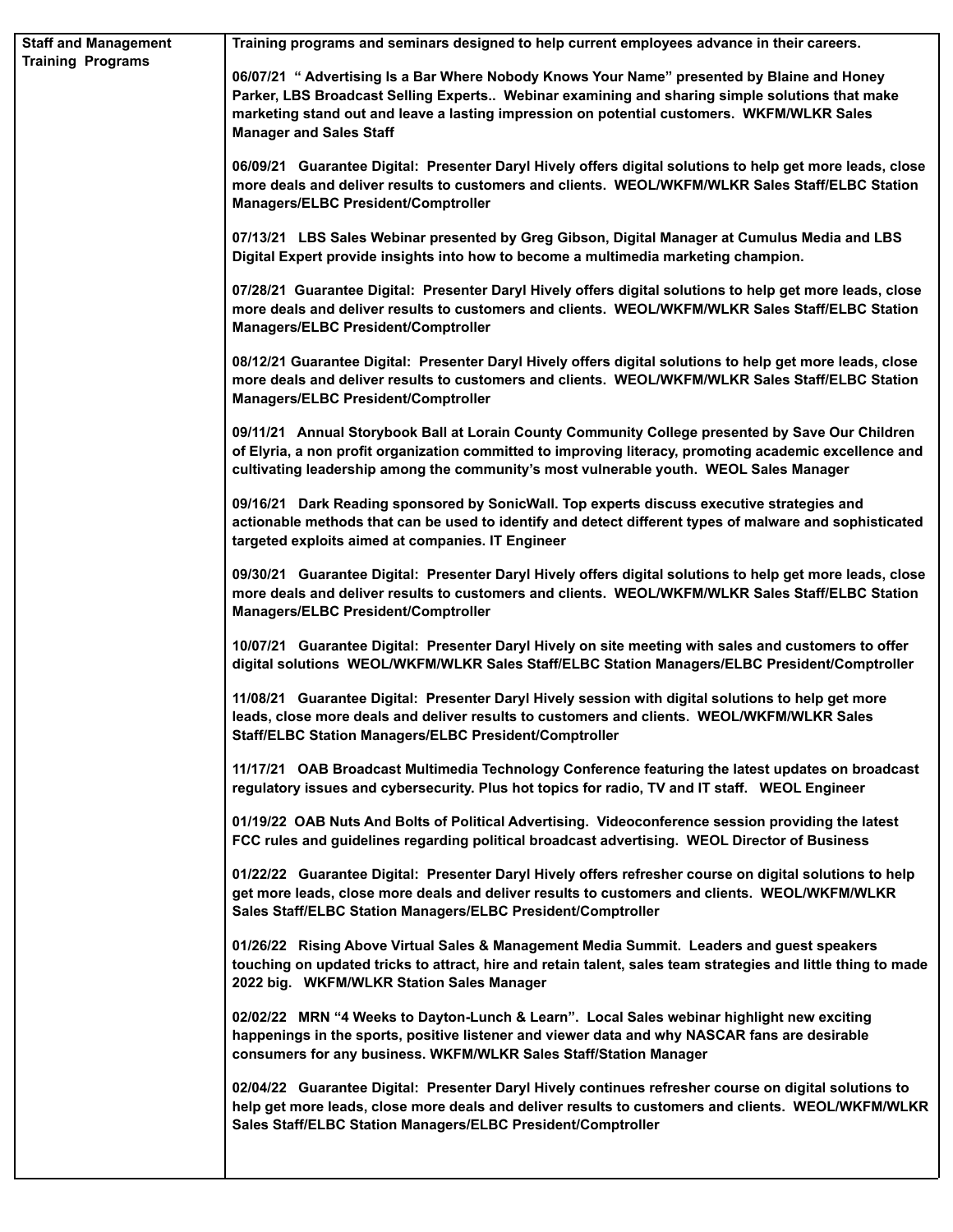| <b>Staff and Management</b><br><b>Training Programs</b> | 03/11/22 Guarantee Digital: Host Daryl Hively offers digital solutions to help get more leads, close more<br>deals and deliver results to customers and clients. WEOL/WKFM/WLKR Sales Staff/ELBC Station<br>Managers/ELBC President/Comptroller                                                                                                                           |
|---------------------------------------------------------|---------------------------------------------------------------------------------------------------------------------------------------------------------------------------------------------------------------------------------------------------------------------------------------------------------------------------------------------------------------------------|
|                                                         | 03/17/22 Reasons to Keep Advertising Even During Inventory and Labor Issues. OAB webinar<br>presented by Paul Weyland, LBS Broadcast Selling Expert, with concepts to consider and adapt to use<br>in local sales calls. WEOL Sales Staff                                                                                                                                 |
|                                                         | 03/21/22 P1 Plus New Seller Training. 7 week virtual program that will aid in training new hires with a<br>series of videos and online meetings. Program includes 1-on-1 training with industry professionals, 40+<br>online video courses, real world prospecting on a mobile friendly platform. WEOL Sales                                                              |
|                                                         | 03-21 to3-23-22 Advantage Systems Sales Presentation at Kalahari Convention Center. Three day On<br>site sessions and presentations that implements comprehensive sales and marketing designed for<br>various types of media. WKFM/WLKR Station Manager/Sales Staff/WEOL Sales Manager/ELBC<br><b>CEO/WEOL Director of Business</b>                                       |
|                                                         | 04/04/22 Economic Forum presented by Lorain County Growth Partnership at Lorain County<br>Community College featuring Forum Keynote speaker Dr. Ned Hill professor of economic development<br>at Ohio State University's John Glenn College of Public affair. CEO/Human Resource Manager/WEOL<br><b>Sales Manager</b>                                                     |
|                                                         | 04/06/22 Planning The Battle For Success. Consultant Tim Moore session featuring the Four Categories<br>of Marketing War Fighters which brilliantly applies "warfare tactics" to Marketing and Sales. Session<br>included one on one Q&A talent and sales coaching. ELBC CEO/WEOL Director of<br>Business/Sales/Programming/Copywriter and other staff.                   |
|                                                         | 04/27/22 Mastering The Entire Appointment Setting Process presented by Paul Weyland, LBS Broadcast<br>Selling Expert . Webinar offers ways to improve efforts to gain prospect's attention and client interest by<br>discovering field tested techniques that will lead to more sales.                                                                                    |
|                                                         | 04/27/22 New Rules For News Talk presented by Tim Moore, Audience Development Group. Conference<br>call highlight the moss effective ways to improve unsuccessful radio station practices. WEOL Director<br>of Business/WEOL News Director/Programming Manager/Creative Director and staff.                                                                               |
|                                                         | 05/02/22 Does Price Matter to Your Clients and Station? LBS President Gary Moore presents value<br>based price strategies and approaches to establish a higher caliber advertiser account list and<br>discussion to deal with issues up front and increase changes of closing sales professionally. WEOL<br><b>Sales Staff</b>                                            |
|                                                         | 05/10/22 County Chamber Business After Hours at First Federal Savings of Lorain main office. Local<br>business member exhibit and local officials meet and greet. WEOL Sales Manager                                                                                                                                                                                      |
|                                                         | 05/13/22 Guarantee Digital: Presenter Daryl Hively continue training on digital solutions to help get<br>more leads, close more deals and deliver results to customers and clients. WEOL/WKFM/WLKR Sales<br>Staff/ELBC Station Managers/ELBC President/Comptroller                                                                                                        |
|                                                         | 05/13/22 Intro to Eastlan Ratings presented by Frank Kulbertis. Videoconference session highlighting a<br>modern multi-mode methodology and lower cost alternative to market ratings services. ELBC<br><b>CEO/WEOL Director of Business</b>                                                                                                                               |
|                                                         | 05/22/22 "What We Can Learn From Ad Agencies About Selling and Retaining Long-Term Local Direct<br>Business" presented by Paul Weyland. Webinar explores closing tactics agencies use to convince<br>clients to commit to long term arrangements and how to use the same techniques to keep local direct<br>local for multiple years. WKFM/WLKR Sales Manager/Sales Staff |
|                                                         |                                                                                                                                                                                                                                                                                                                                                                           |